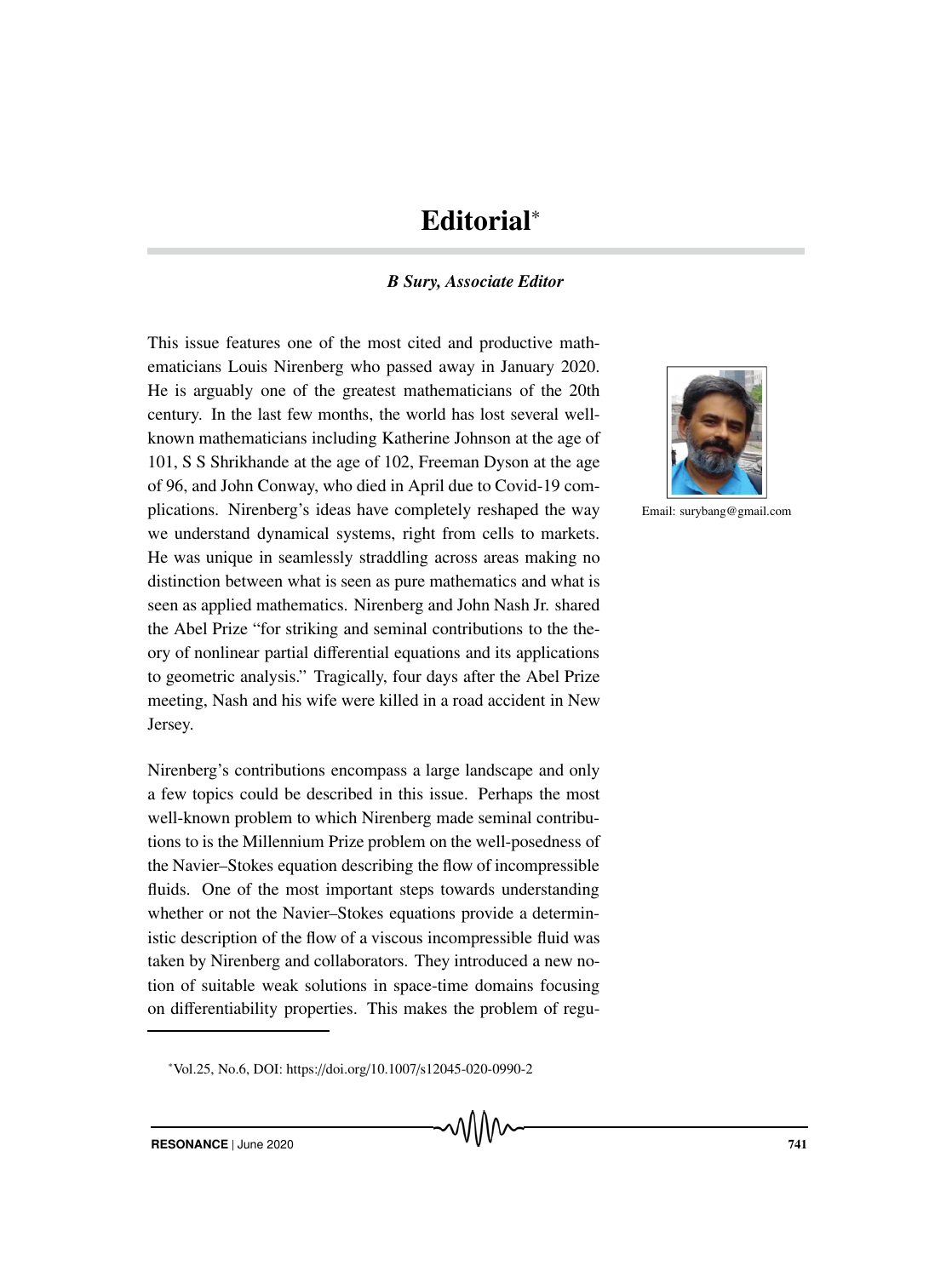## **EDITORIAL**

larity a local one. Another outstanding paper of Nirenberg and collaborators established important results on monotonicity and symmetry of solutions to nonlinear second-order elliptic partial differential equations. This is one of the most cited papers, of which Nirenberg once said, "I made a living off the maximum principle." Nirenberg's diverse ideas have been applied in new and exciting ways by a large body of mathematicians. Vamsi Pingali and Mousomi Bhakta have described some of Nirenberg's work in two articles in this issue. It is astounding to know that Nirenberg has been cited over ten thousand times by over five thousand authors. Two of the—by now standard—notions introduced by Nirenberg, are those of pseudo-differential operators and the theory of functions of bounded mean oscillation which is used to study the behavior of both elastic materials and games of chance known as martingales.

Among the several awards that Nirenberg received in his illustrious career, there are two that could be highlighted. One is the Abel Prize mentioned in the beginning and the other is the inaugural Chern Medal. In 2010, the International Congress of Mathematicians was held for the first (and only) time in India. During ICM 2010, a new medal was established and named after the famous Chinese geometer Shiing-Shen Chern. Nirenberg was awarded this Chern Medal; this is given "to an individual whose accomplishments warrant the highest level of recognition for outstanding achievements in the field of mathematics."

To give a peek into Nirenberg's personality—especially, his generosity and humility—here are two comments that were made after he passed away. Steven Heilman said, "He brought his Chern Medal in a nondescript plastic bag, to show students at the celebration honoring that achievement. Perhaps greatness within a humble exterior best describes him." Brenton LeMesurier said, "One fond memory from my days as a student at the Courant Institute was the gentle questions that Nirenberg would ask in seminars, not because he did not know the answer, but to ensure that us graduate students got the explanation we needed." Charles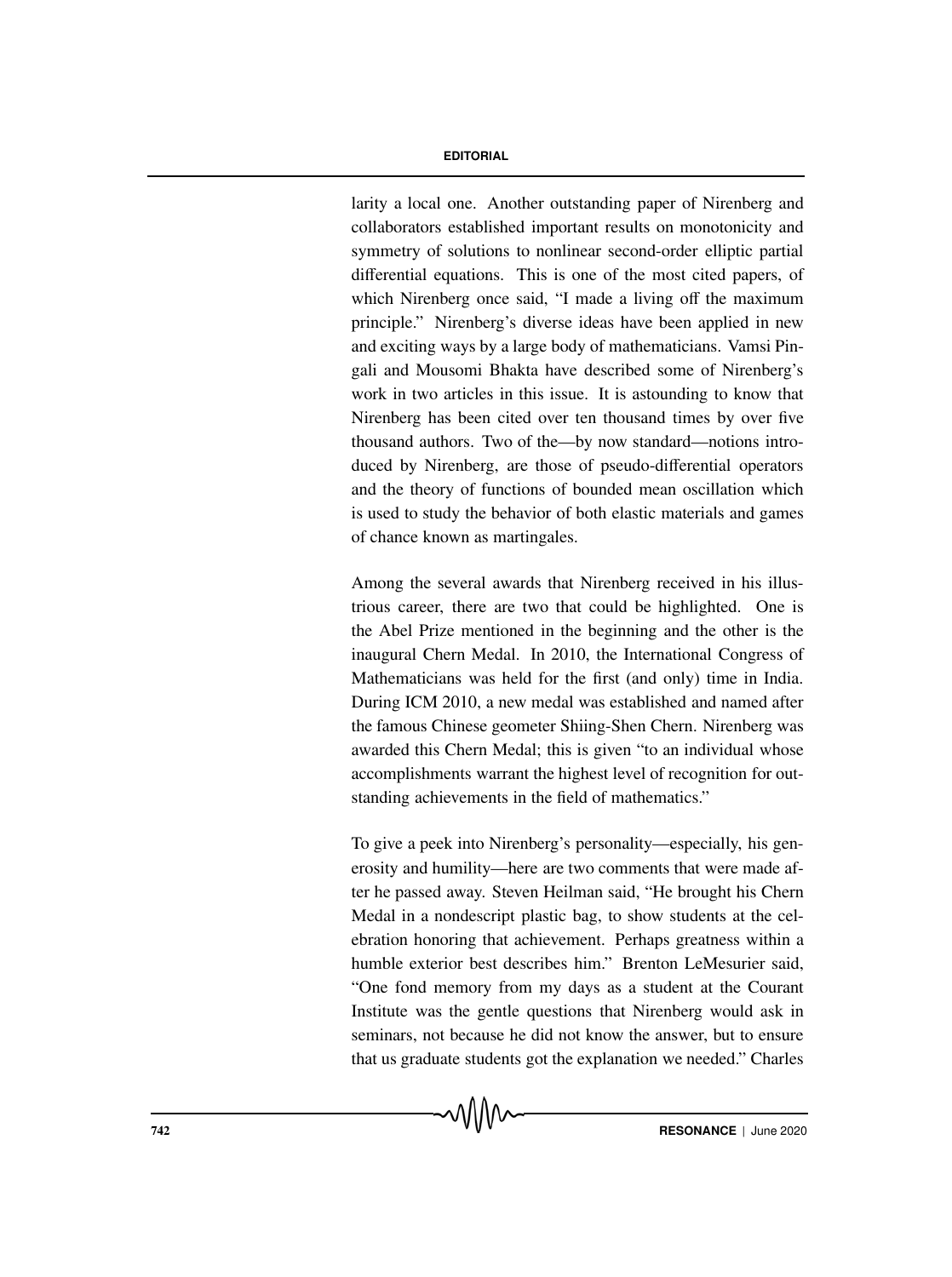Fefferman from Princeton University once said that for a while, mathematicians were wont to take Nirenberg's recommendations of junior colleagues lightly as he was incapable of being unkind or critical of anybody!

He concluded one interview by saying, "I must say all the people I have worked with have been extremely nice. It is one of the joys of working with colleagues. Peter Lax seems like a brother to me. One paper with Philip Hartman was elementary but enormous fun to do. That is the thing I try to get across to people who don't know anything about mathematics, what fun it is! One of the wonders of mathematics is you go somewhere in the world and you meet other mathematicians and it is like one big family. This large family is a wonderful joy."

This issue carries an interview with the eminent mathematician M S Narasimhan, well-known not only for his fundamental mathematical contributions, but also for his instrumental role in establishing centers, institutions and bodies that nurture top-class mathematical research in India and abroad. His 88th birthday falls this month.

The serendipitous discovery of mercurous nitrite by Acharya Prafulla Chandra Ray in 1896 created a sensation. Asim Das discusses different thermodynamic and kinetic aspects of the stability of mercurous nitrite in a gripping narrative. It is interesting to note that P C Ray set up the Bengal Chemicals that manufactured hydroxychloroquine which is so much in the news now.

Navketan Batra and Goutam Sheet reveal intriguing connections between ideas from topology and condensed matter physics. Different from the regular insulators are a new class of materials called topological insulators displaying novel quantum properties. The authors use the beautiful Su-Schrieffer-Heeger (or SSH) model as a simple toy medal to understand the basic ideas behind topological insulators.

MMM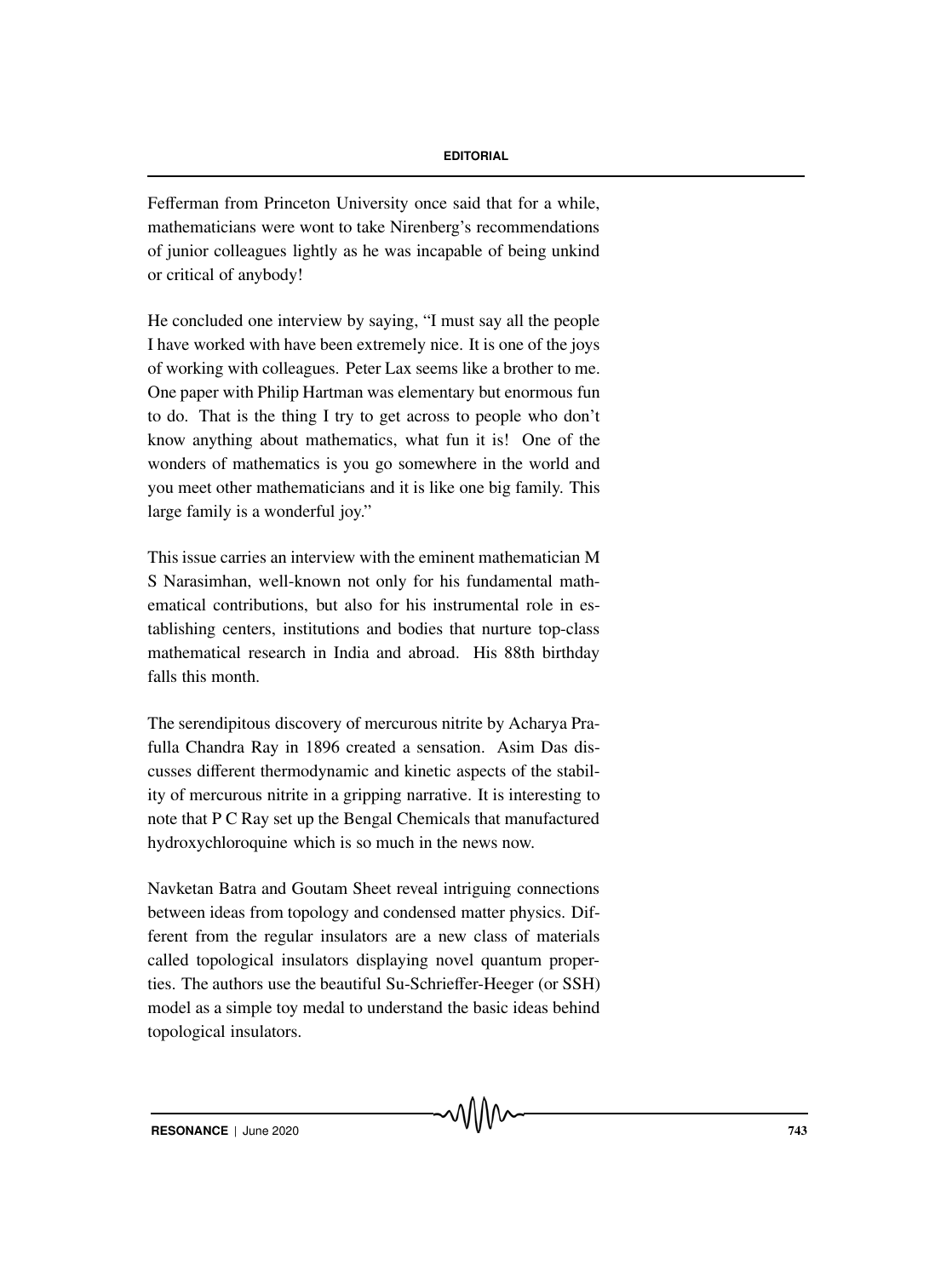## **EDITORIAL**

The relatively recent discipline of synthetic biology combines the chemical synthesis of DNA with advances in genomics, enabling researchers to manufacture catalogued DNA sequences and assemble them into novel artificial biological pathways or novel genomes. Using data on yeast genome sequences, the Sc2.0 project was undertaken to rewrite the *S. cerevisiae* genome (Sc1.0) into a designer synthetic yeast version with certain desired properties. The complete design and synthesis of all the chromosomes were achieved, thus establishing *S. cerevisiae* as an ideal system for designer eukaryotic genome biology. This Sc2.0 project offered an excellent framework for undergraduate student participation in cutting-edge interdisciplinary research. In their article, "Rewriting the Genome of the Model Eukaryote, Saccharomyces cerevisiae", Vijayan Sambasivam, Desirazu N Rao, and Srinivasan Chandrasegaran have narrated to us this fascinating story.

Raghavendra Gadagkar has established and nurtured a top class school of experimental research on animal behavior, ecology and evolution over the last four decades, and has been educating us through his scintillating series of articles in *Resonance*. The twelfth episode appearing in this issue discusses how the male tungara frogs sing for sex but intriguingly curb the instinct in a struggle for survival.

In current science news, an article in *Nature* reports evidence of mirror-symmetry violation in bound nuclear ground states within the mirror partners strontium-73 and bromine-73. In a research news item, Indulekha explains the technicalities to us in simpler terms.

In other current science news, for the first time, astronomers may have seen direct evidence of a planet forming around a young star. Astronomers from the University of Bordeaux, France have used infrared observations from the Atacama Large Millimeter/submillimeter Array and the Very Large Telescope, both in Chile, to spot a spiral and a small S-shaped twist which is near the center of the spiral and surrounds a young star AB Aurigae.